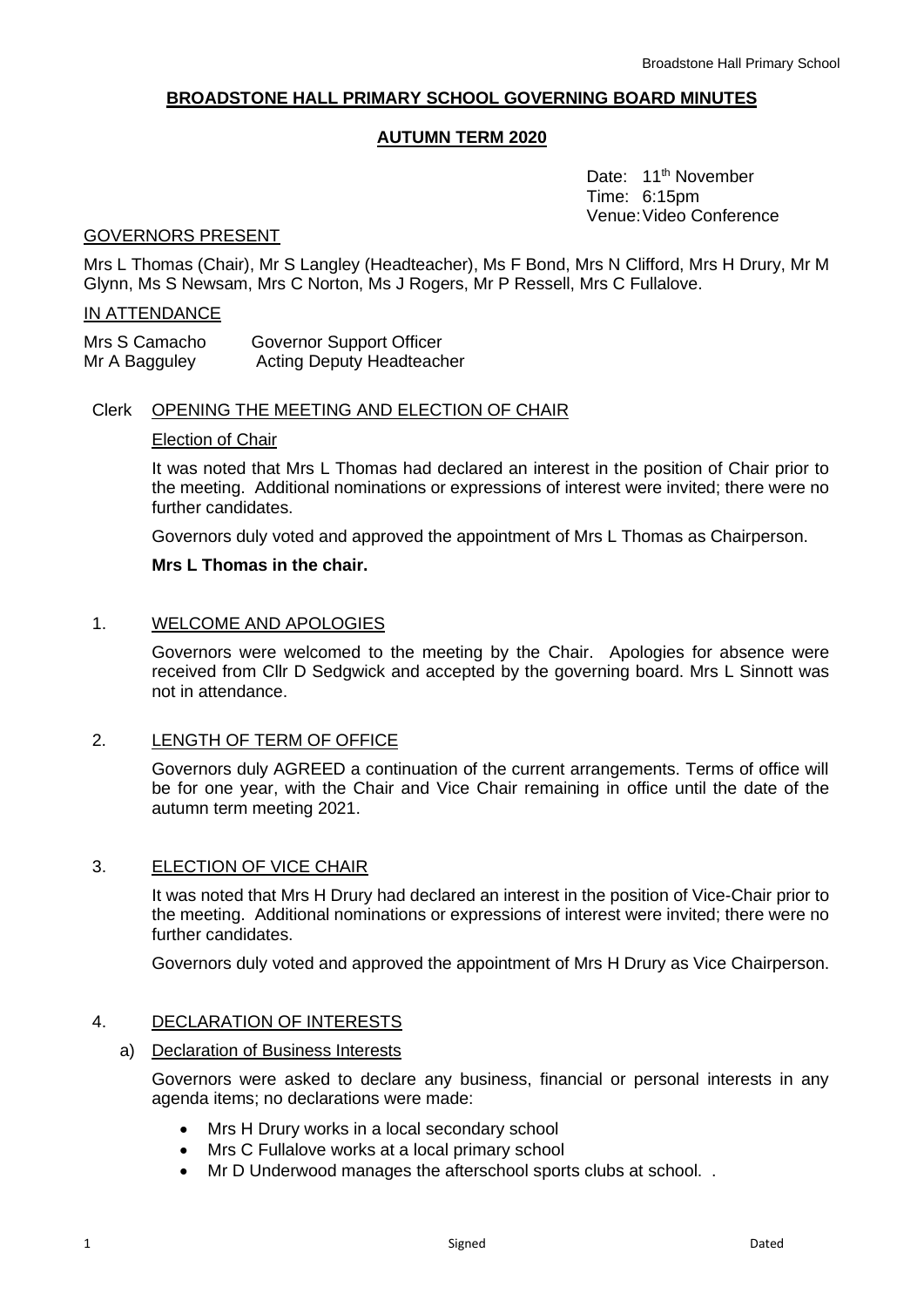Governors were reminded that they should declare any interest which arose during the meeting.

b) Business Interest Form

Copies of the Business Interest form 2020-21 had been circulated prior to the meeting. Governors were requested to complete and sign the form electronically and return it to school for upload to the website.

c) DBS Checks and Section 128 Checks

The Headteacher confirmed that DBS checks were in place for all governors and that Section 128 checks have been carried out.

## 5. CHAIR'S ACTION

The Chair explained that, due to the implications of Covid-19, the following Chair's Action had been taken:

- Approval of the additional INSET date in September
- Approval of the risk assessment for the return to school in September

Governors had been updated on these decisions on Governor Hub and been sent a copy of the updated risk assessment. These actions were noted by the board.

## 6. HEADTEACHER'S TERMLY REPORT

The Headteacher's Report, Covid catch up action plan and reconnecting meeting report had been circulated to the governors prior to the meeting and questions were invited.

Governors were referred to the section of the Headteacher's report which referred to the admissions PAN. The Headteacher reminded governors of previous discussions with admissions in July, when they had advised that there were 73 offers. Staff contacted all those parents to ascertain their plans. The Headteacher was advised by the SIA to keep places open for appeals, however the final admission numbers were 64. This had resulted in the school being virtually a class down, operating 5 classes of 24 pupils; this was not a viable option going forward. Projections for the next few years anticipated that pupil numbers were to decrease. The Headteacher proposed that the school PAN was reviewed. A governor commented that an increase in PAN for other local schools may have had an impact. A consultation process had recently opened for those schools. **Who is the new manager of admissions?** Katie Twigg. **Does the board need to write to her?** This was confirmed. Mrs Drury offered to draft a letter on behalf of the governing board to admissions regarding the possibility of reducing the school PAN. **ACTION**

**How is wellbeing?** The Headteacher referred governors to the relevant section in his report and pointed out that a green room had been provided for staff. An additional SEN support had been introduced in KS1 and lower KS2. Prior to lockdown there had been a focus on introducing wellbeing activities for staff independent from work life. This week seventeen staff and eighty four children had been sent home to self-isolate. Staff were having to support and this had been difficult. The meeting went on to discuss the pandemic and the resulting different reactions.

**As there has been a lot of children and staff sent home, what is the safe working model?** The Headteacher considered this and pointed out the areas which required cover were class teaching, office and lunchtimes. **What is the minimum safe number?** The Headteacher calculated that this would be 40 staff members, although this would also be dependent on the school meals provider and their response. The risk assessment had been updated with a reduced staff capacity.

**Has the risk assessment been reviewed and what about staff who are isolating or shielding?** The Headteacher explained that the advice for those who had previously been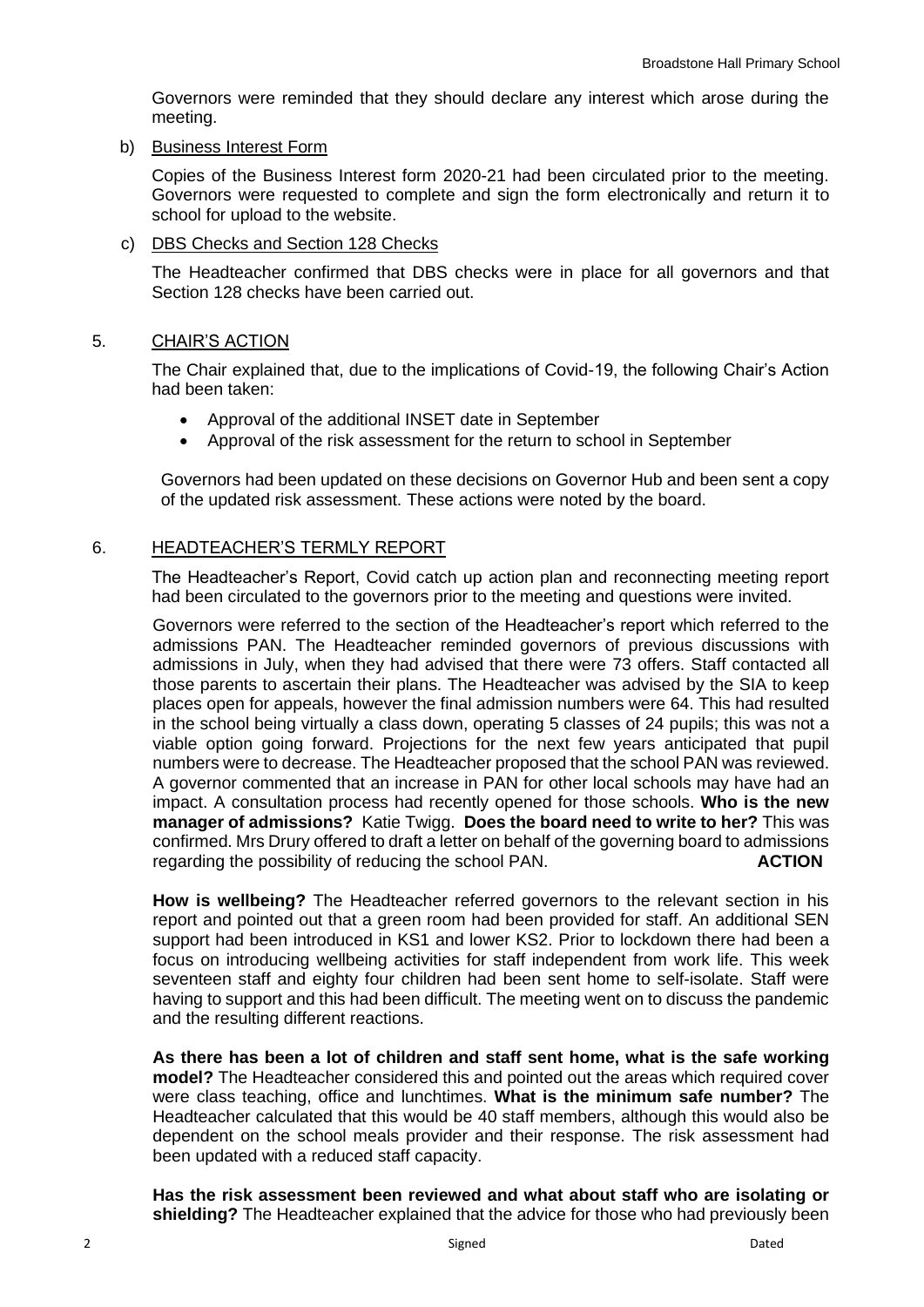told to shield had recently changed and only one member of staff had received a letter from their doctor.

**In regards to funds, how is the school paying for staff with Covid or shielding?** The Headteacher said this was being managed with the usual sickness absence procedures. Advice had been sought from the LA and they had said this was for individual schools to decide. There were cases of staff were being sent home because their child had to isolate and there was no one else to look after them, the LA had been contacted for clarification and financial support. In this situation staff would be unable to work from home.

**Are you getting to a point where you are concerned?** The Headteacher felt that the school had been fortunate in the first half term there had been no cases. There was also an issue with staff being able to access tests. **Are the unions getting involved?** There had not been any to date. **Has there been any consultations?** No.

**To ensure continuity of staff, has teaching practice been changed?** The Headteacher confirmed numbers of staff was limited in shared areas at any given time and staff were using social distancing. **Are staff willing to use teams meetings?** The Headteacher confirmed this was being used.

**In the Headteacher's report and the other reports, there are different summaries of the use of catch up funding, what was the strategy for catch up funding? At Steering a whole school approach was mentioned, in the reports it states years 2, 4 and 6, in another report the SIA says catch up funds were for disadvantaged pupils, please could the plans be summed up?** The Headteacher explained that years 2, 5 and 6 had been identified because from the data they had the largest drop in attainment. Plans for the use of the catch up funding was based on the gap analysis from September. There were two approaches, one was to implement additional staffing time to assist pupils and the other approach was to support with resources. The Deputy Headteacher had identified eleven areas, year 6 pupils would receive support, but this was funded differently which meant the catch up funding didn't need to be used for that year group. The remainder year groups would receive resource based assistance. The Acting Deputy Headteacher added that EYFS was already well staffed. A national teaching programme for disadvantaged children in year 5, which was heavily subsidised from government had since been introduced. There were additional resources for years 5 and 6 in the SATS companion for those who were isolating.

**When a whole cohort goes home could an online once a week virtual meeting be introduced, alongside purple mash, for the wellbeing of pupils?** The Headteacher agreed to consider this. **ACTION**

**Has a survey been done to see what equipment pupils have at home?** The Acting Deputy Headteacher confirmed parents were asked this at each parents evening. Paper packs had been offered to families who didn't have access to the internet. The Headteacher added that a number of IPADS had been loaned out. It was agreed a parent survey would be revisited. **ACTION**

**What is the safeguarding situation if teachers are giving live lessons from home?** A governor shared their experience of providing live lessons and stated that a policy for this was required. Lessons had also been recorded, which pupils could access when they were able to access a device. The governor agreed to share their policy with the Headteacher. The Headteacher undertook to review this and ascertain the advice from the LA on live lessons and the use of Zoom and confidentiality. **ACTION**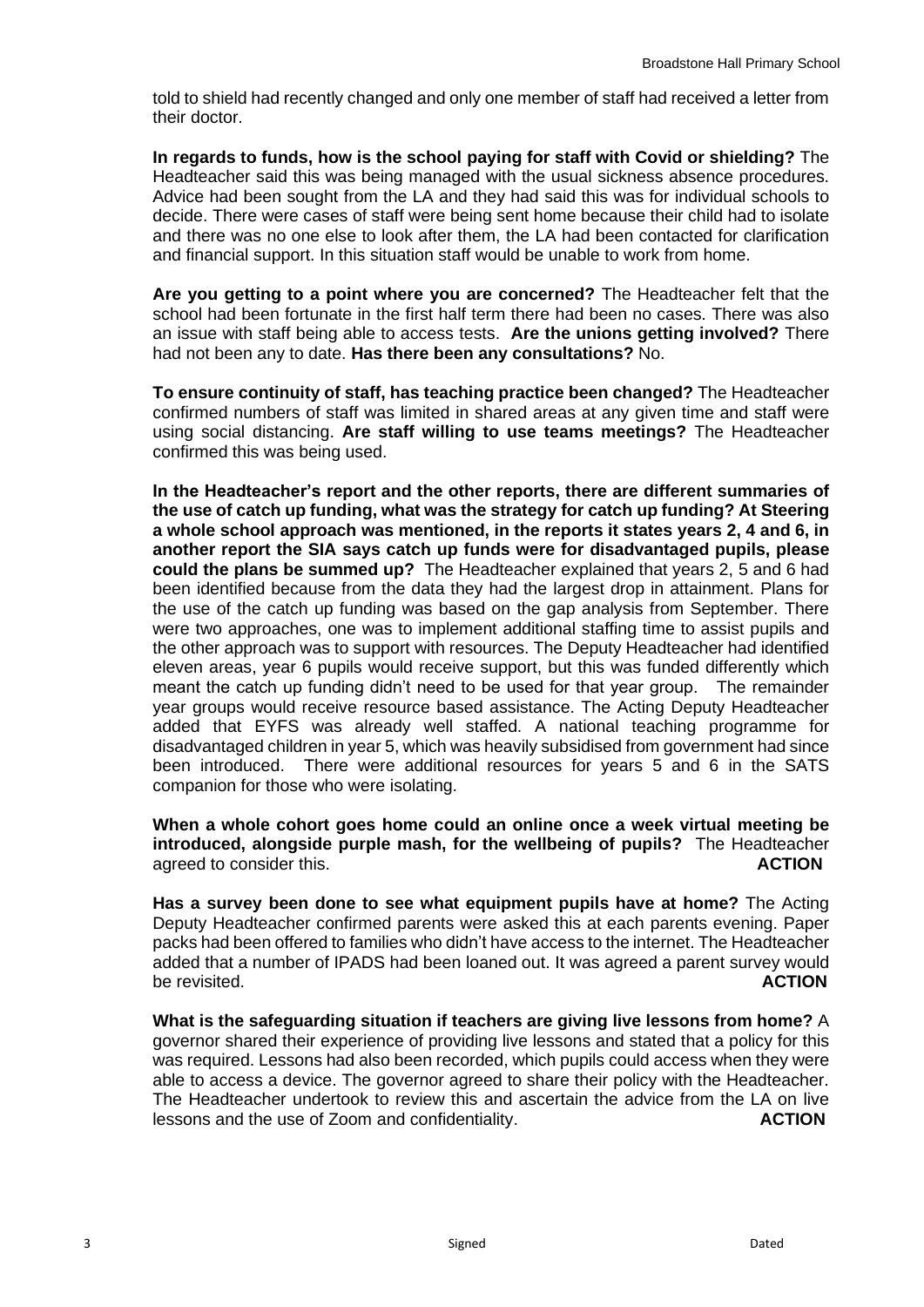# 7. BOARD DEVELOPMENT

- a) Governing Board Development Plan
- b) End of Term of Office There were none this term.
- c) Consideration of Vacancies

There were none.

d) Induction, Training and Succession Planning

Mrs L Thomas and Ms F Bond were due to attend safer recruitment training.

Mrs Thomas highlighted that her parent governor post was due to end in March 2022 and felt that the board should consider succession planning for the role of Chair prior to Autumn 2021. **ACTION**

It was noted that the board was at capacity, which made contingency planning more difficult.

A governor highlighted that the board was not very diverse and suggested the board should consider if it was representative of the school community. **Is an equality assessment impact assessment completed on boards?** The Clerk offered to raise this with governor services. **Can the numbers on the board be increased to make it more diverse?** This was an option. **ACTION ACTION** 

**Is there a link governors for EYFS?** Ms Davis volunteered.

e) Stockport Governor Conference

The 2020 GOVAS conference was postponed due to Covid-19. A date for the 2021 conference will be circulated in due course.

- 8. BUSINESS
	- a) Committee Structure and Membership, Appointment of Linked Governors, Review of Committee Remits

Governors discussed and reviewed committee structure and membership, and link governors as per Appendix 1.

Updated model committee remits had been circulated prior to the meeting; these were AGREED by the governing board.

b) Policy List

Governors considered the updated Policy List and the review date cycle.

c) Review of revised Governor Code of Conduct

Governors were referred to the previously circulated document and considered the proposed amendments. The Governing Board Code of Conduct 2020-21 was duly adopted.

d) Previous Governing Board Minutes

It was RESOLVED that the minutes of the meeting held on **17th June 2020**, copies circulated previously, be approved and signed by the Chair and authorised for publication.

e) Action Points from Previous Meeting

The actions from the summer term minutes were reviewed as follows: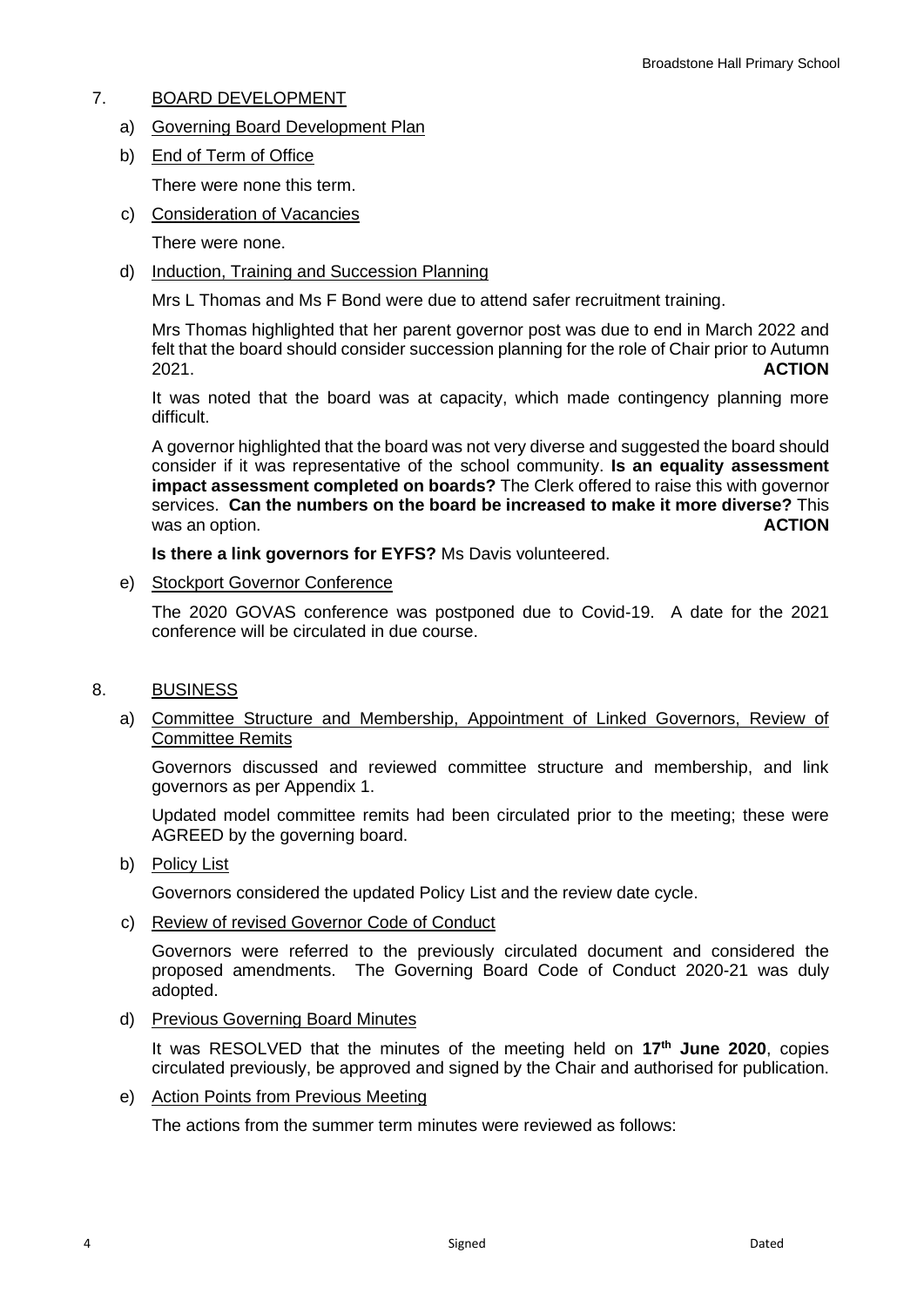| <b>ACTION</b>  | <b>ACTION REQUIRED</b>                                                                                                                                                                                                                                                              | <b>ACTION</b><br><b>FOR</b> | <b>DATE ACTION TO BE</b><br><b>COMPLETED</b>                                             |  |
|----------------|-------------------------------------------------------------------------------------------------------------------------------------------------------------------------------------------------------------------------------------------------------------------------------------|-----------------------------|------------------------------------------------------------------------------------------|--|
| 1              | Provide a paper copy of the<br>minutes for the Chair's<br>signature.                                                                                                                                                                                                                | <b>Clerk</b>                | Ongoing.                                                                                 |  |
| $\overline{2}$ | Committee to consider the<br>school response to the return<br>of all pupils and how they<br>would be supported to ensure<br>progress                                                                                                                                                | Curriculum<br>committee     |                                                                                          |  |
| 3              | Identify a date for a staff and<br>governors meeting                                                                                                                                                                                                                                | Headteacher                 |                                                                                          |  |
| $\overline{4}$ | Consider committee<br>membership                                                                                                                                                                                                                                                    | <b>FGB</b>                  | Completed.                                                                               |  |
| 5              | Governors to be invited to the<br>next One Voice conversation<br>meeting.                                                                                                                                                                                                           | HT                          |                                                                                          |  |
| 6              | Headteacher to speak to<br>Tanya Cross about drugs<br>policy (during visit to speak to<br>staff).                                                                                                                                                                                   | HT                          |                                                                                          |  |
| $\overline{7}$ | Early Years teacher to be<br>invited to talk to governors at a<br>FGB meeting (focus upon<br>answers to questions in<br>autumn 19 briefing papers)                                                                                                                                  | HT                          |                                                                                          |  |
| 8              | Review anti bullying policy.                                                                                                                                                                                                                                                        | <b>FGB</b>                  | Completed.                                                                               |  |
| 9              | Clarify how many of the early<br>years PP pupils were in<br>school.                                                                                                                                                                                                                 | <b>DHT</b>                  | It was noted this action<br>had been time specific.                                      |  |
| 10             | HR SLA to be shared and<br>reviewed.                                                                                                                                                                                                                                                | HT/CN                       | This was deferred to the<br><b>ACTION</b><br>next term.                                  |  |
| 11             | Governors to check their<br>current GovernorHub details<br>and update where necessary.                                                                                                                                                                                              | Governors                   | Ongoing                                                                                  |  |
| 12             | Send up to date information<br>through to the School<br><b>Business Manager for</b><br>submission to Get Information<br>About Schools (GIAS).                                                                                                                                       | <b>Clerk</b>                | Completed.                                                                               |  |
| 13             | A letter of thanks to be sent to<br>staff from the governing board.                                                                                                                                                                                                                 | COG                         | Completed.                                                                               |  |
| 14             | Raise with governor services<br>about governor updates<br>throughout lockdown.                                                                                                                                                                                                      | <b>Clerk</b>                | This had been raised.<br>Chairs and<br>Headteachers had been<br>receiving daily updates. |  |
| 15             | <b>ACTIONS</b> for resources<br>committee:<br>Liaise with parents at an<br>$\bullet$<br>earlier stage to gain<br>commitment to Robinwood<br>to ensure there was less<br>uncertainty on numbers.<br>Consider pupil numbers<br>$\bullet$<br>long term and the impact<br>on the budget | <b>Resources</b>            | Ongoing-<br>see<br>matters<br>arising                                                    |  |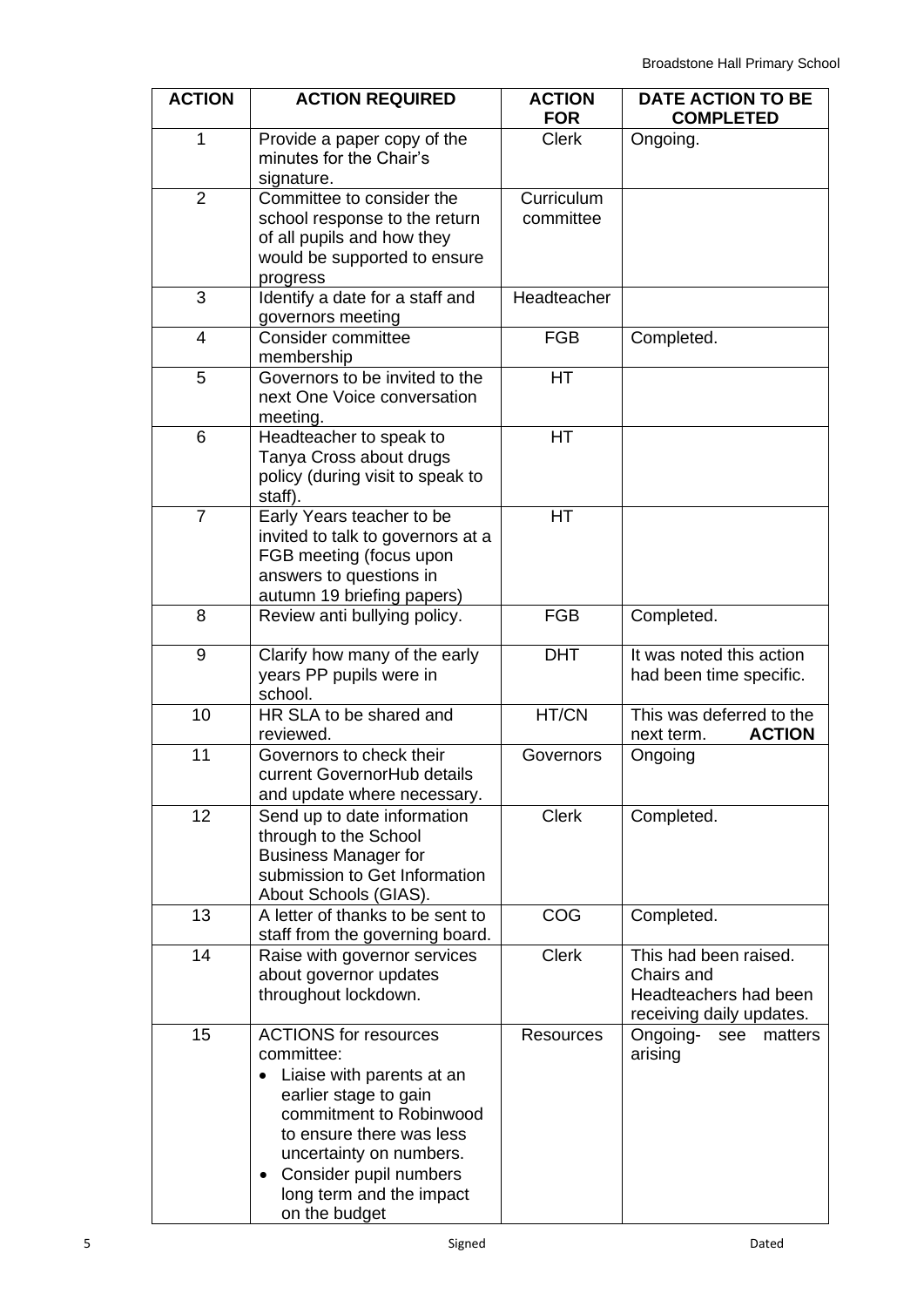#### Matters arising

**Is Attendance really good at school?** The Headteacher confirmed attendance was at 96% with Covid absences removed. **Does Covid related absence not count?** This was confirmed.

**Has it been confirmed that the Robinwood trip is not going ahead?** The Headteacher confirmed the trip had been cancelled, parents were going to be informed and an alternative was being considered. A refund from the previous trip was still outstanding. **Have you contacted SMBC about this?** This was being arranged.

#### f) Committee Minutes

The minutes of the Resources committee meeting held on **21st October 2020**, were noted by the governing board.

#### Matters arising

#### Curriculum and Standards committee

The Chair of Curriculum explained that the Committee had considered catch up funding and how parents would be informed of their child's progress and gaps in learning. Parents were to be informed at their parents evening appointment, but was there a possibility that this was clarified perhaps in writing. **Is this an operational issue which would cause more admin for staff?** It was agreed this would be a decision for the Senior Leadership Team.

#### Resources Committee

The Chair shared a message from the chair of committee; at their recent meeting the committee had considered the cost of Covid, Robin wood refund and the reduction in pupil numbers. There had been no concerns raised. Processes for recruitment had been updated since last year. **If the school need to get staff quickly, is there something in the council where the school can get staffing in a shorter turn around given the current situation?** The Headteacher was not aware of any change to the recruitment process there was no expedited process, recruitment usually lasted four weeks.

**What about safer staffing, may the school close if there is no supply?** The Headteacher reassured governors that he would seek advice from the LA in that scenario and would be able to arrange supply cover if required.

**What is the business continuity plan?** There were arrangements with a local supply agency, there wasn't a faster route for DBS. **Is it something that could be explored?** The Headteacher reported that part time staff had been given additional hours as a first contingency, as they were already in the school system. Further advice on contingency would be explored with the LA. **ACTION** 

# g) Policies

Governors considered and APPROVED the following policies which had been circulated prior to the meeting:

- Appraisal Policy
- Complaints Policy and procedure
- Safeguarding Policy
- Data Protection Policy
- Anti-bullying Policy- **in response to a query about the definition of bullying**, the Headteacher explained the policy had been updated following feedback from cases which had been dealt with.

#### Pay Policy 2020

The Headteacher confirmed that a detailed and minuted consultation upon the 2020 Pay policy had been held with school staff.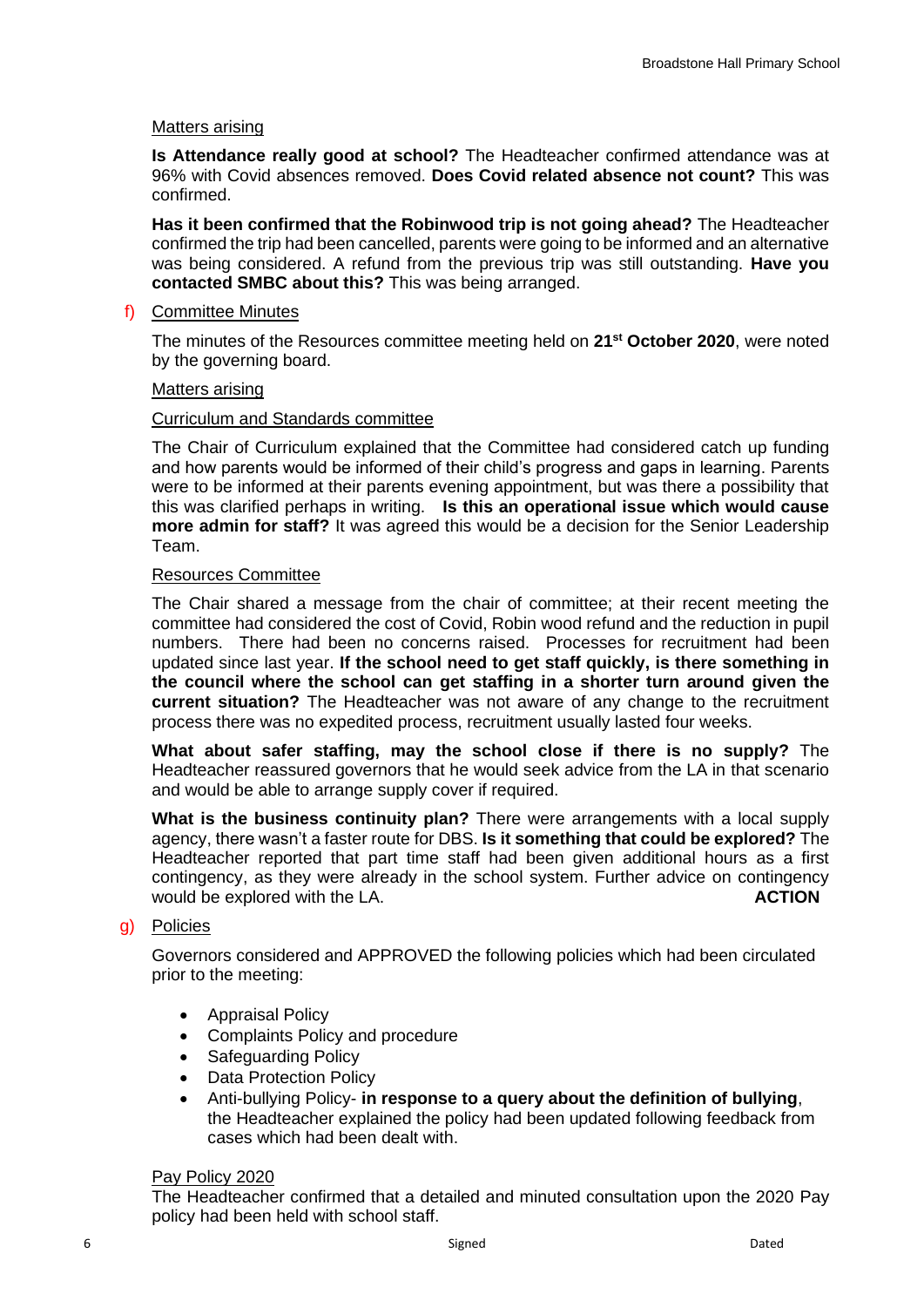**Was there any feedback from unions?** This had been shared as an additional document from the LA. **Has this been incorporated?** The Headteacher confirmed recommendations were included, although the policy had not been approved by unions.

The pay policy 2020 was APPROVED by the governing board.

h) Safeguarding Policy Covid-19 Annex

## i) Keeping Children Safe in Education 2020

Governors undertook to read the revised document and confirm on GovernorHub.

## 9. RESOURCES

## a) Budget update

The Chair of Committee was not in attendance. Governors were referred to the minutes of the autumn term meeting.

The Headteacher stated that the school was in a good financial position.

- b) School fund audit or audit arrangements
- c) SFVS return to the LA by 31 March 2021

## 10. BRIEFING PAPERS FROM STOCKPORT LOCAL AUTHORITY AND MIDTERM UPDATE

It was noted that the content of the briefing papers was considered at the steering committee.

Governance and Governor Development

Governors were invited to consider their own training and development needs and those<br>of the whole governing board. of the whole governing board.

School Improvement 2020-21 Assessment Update Schools Estates Update DfE Update upon PSHE SEND SHAPES Alliance Update

The guidance was noted by the board.

Schools' Finance

Governors noted the requirement to submit the SFVS to the local authority by 31.3.21.

 **ACTION**

#### Early Years Update

Governors noted the questions to support the understanding of EY work within their school. **ACTION**

- 11. DATES
- a) Full Governing Board

Tuesday 16<sup>th</sup> March at 6:00pm Tuesday 29<sup>th</sup> June at 6:00pm

b) Committee Meetings

**Standards and Curriculum**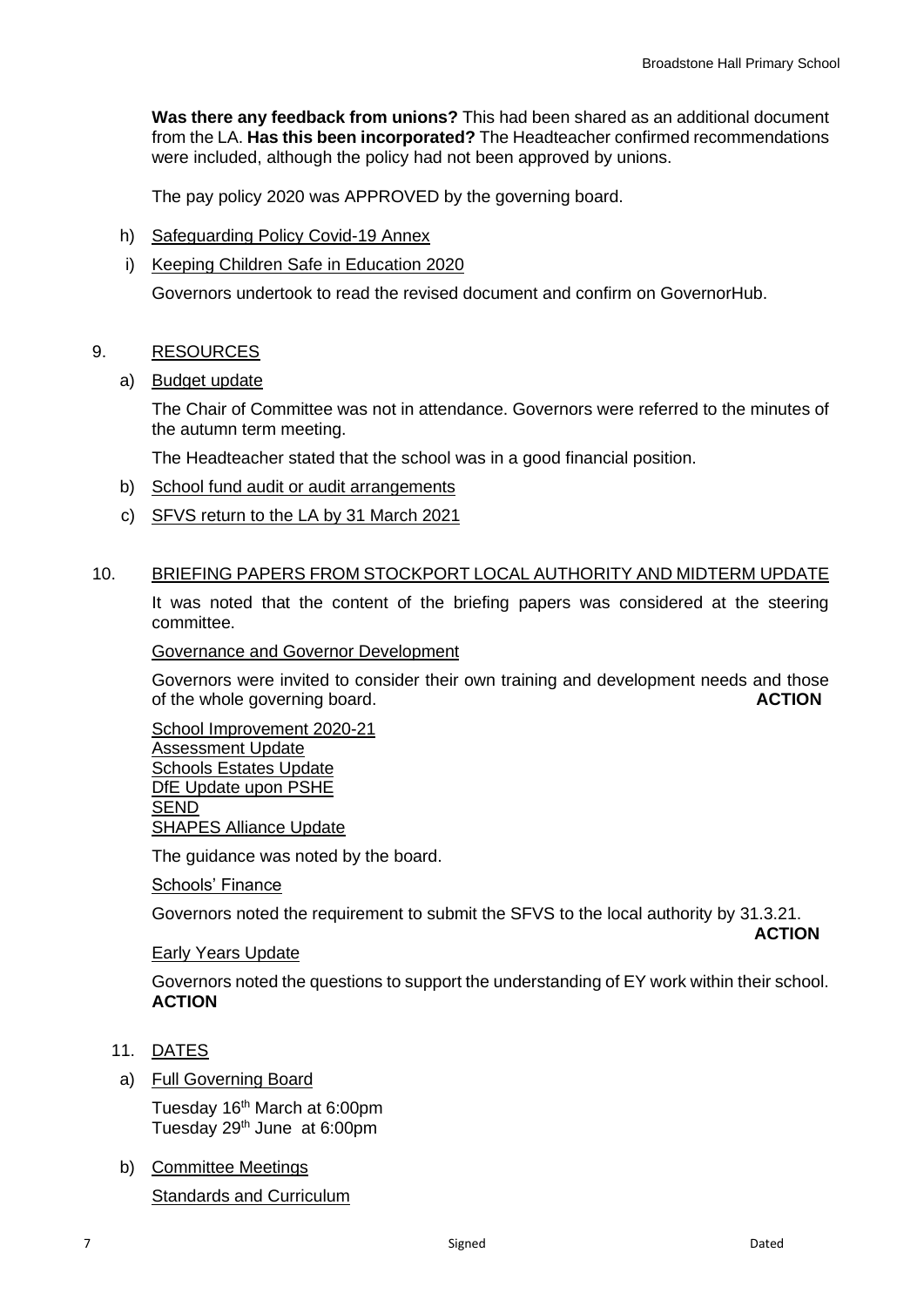Monday 22<sup>nd</sup> February at 4:00pm Monday 24<sup>th</sup> May at 4:00pm

Steering Committee

Saturday 23rd January at 9:30am

## 12. ANY OTHER BUSINESS

#### a) Wellbeing

The Headteacher referred back to the discussion on health and wellbeing of school leaders and explained that it was difficult that governors were not able to offer practical help at the moment, as with the current challenging circumstances as it was useful to have governors have a presence in school. **When are you thinking, when there is a crisis?** This was confirmed. The Headteacher shared an example of practical support the Chair of Governors had offered when there had been a bubble closure. The Headteacher reported that although the first half term had been positive, there were more issues regarding the day to day running of the school and managing this was a challenge. Governors confirmed they were there to offer support to the Headteacher.

**Is there an email that parents can use to speak to staff, is there a dedicated email address for the year group or a class email?** The Headteacher confirmed there had been emails over the lockdown period, these had since closed. Any issues raised invariably had to go back to the class teacher. The meeting went on to discuss whether such a system may be open to abuse or add additional stress on staff, although it was also noted that parents were discouraged from speaking to staff on the playground. It was felt communication could be considered further by the SLT.

The Headteacher confirmed the home learning policy was to be uploaded on the school website.

b) Review earrings in school statement and consideration of adding to a policy.

The Chairperson referred to a previous agreement at the governing board that earrings were not to be worn in school, however this had not been included in any relevant policy.

Governors considered this and agreed that it was a health and safety issue**. Is there a uniform policy?** The Headteacher stated there were guidelines for parents, there wasn't a policy. **Could it be included in the health and safety policy or PE policy?** It was confirmed pupils were not able to join in PE if they were wearing earrings. Governors were in agreement that earrings should not be worn in school and should be included in a policy. The Headteacher agreed to update relevant policies with this guidance. **ACTION**

c) Sharing Email Addresses with GOVAS and NGA

Governors AGREED to share their email addresses with GOVAS and the NGA.

d) Inclusion of Contact Details on GovernorHub

Governors were made aware that their contact details were visible on GovernorHub to all members of the governing board. The Clerk outlined the procedure for restricting visibility and advised that the LA must have a postal address to contact governors.

e) School Website Compliance

Governors were advised of two new finance-related requirements detailed within the guidance *What Maintained Schools Must Publish Online.* 

f) Lettings Policy

The Headteacher requested an item of any other business to discuss the lettings policy.

It was noted that Mr Underwood had a conflict of interest.

*8:28pm Mr Underwood withdrew from the meeting.*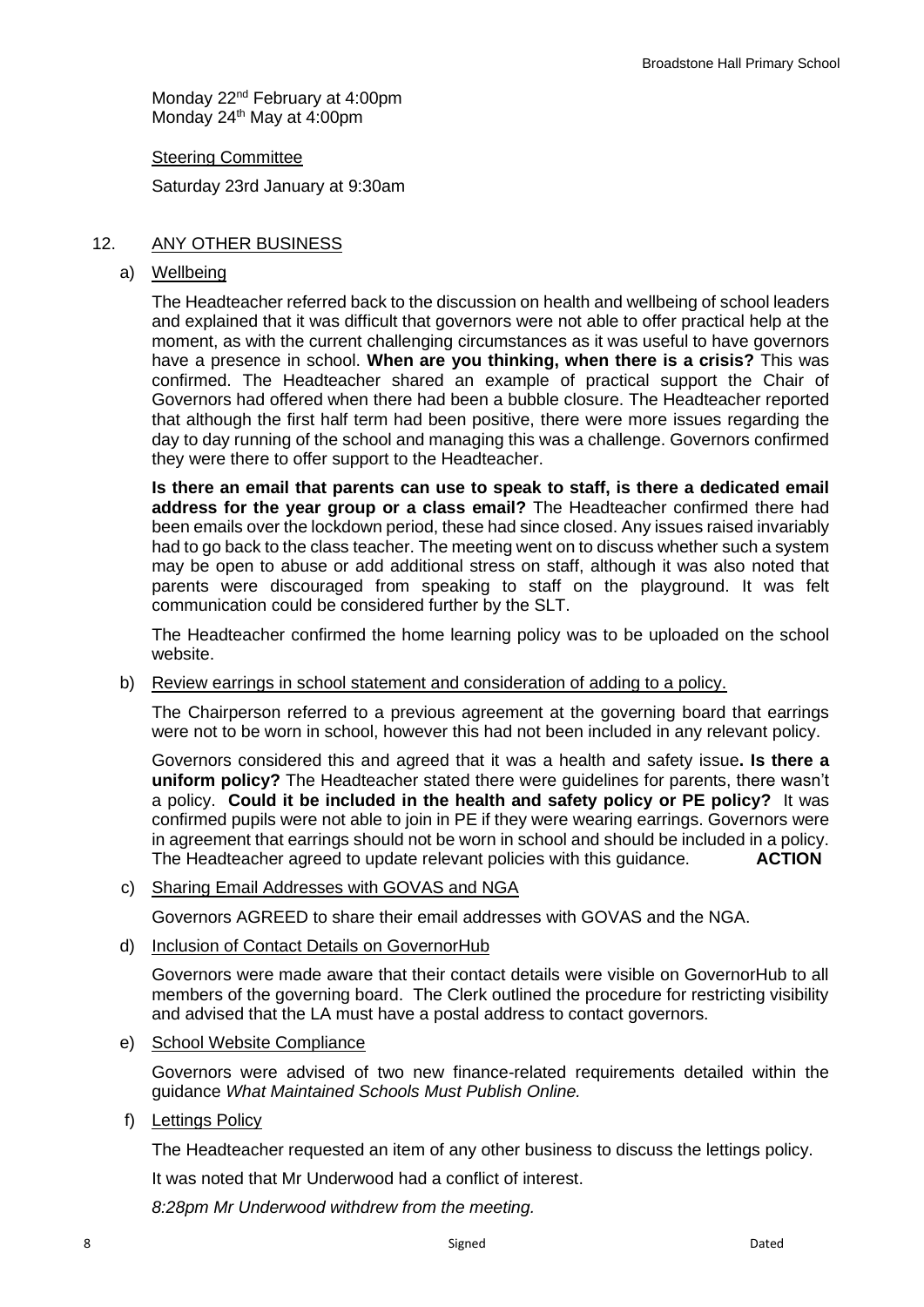The Headteacher shared the current charge noted in the lettings policy and highlighted that this had varied with a current letting. He was proposing that the policy was reviewed with a possibility of reducing the rate, particularly as there was less revenue coming into school.

Governors discussed what the average rate for the area and whether this could be investigated, in addition to whether charges could be negotiated for long term arrangements. Governors agreed the policy required further consideration and deferred consideration of the lettings policy to the Resources Committee. **ACTION**

Governors thanked staff for all their support over this difficult time for parents and pupils. It was agreed a message of thanks would be shared with staff and parents. **ACTION** 

With no further business to discuss, the Chair thanked everyone for attending and the meeting closed at 8:45 pm.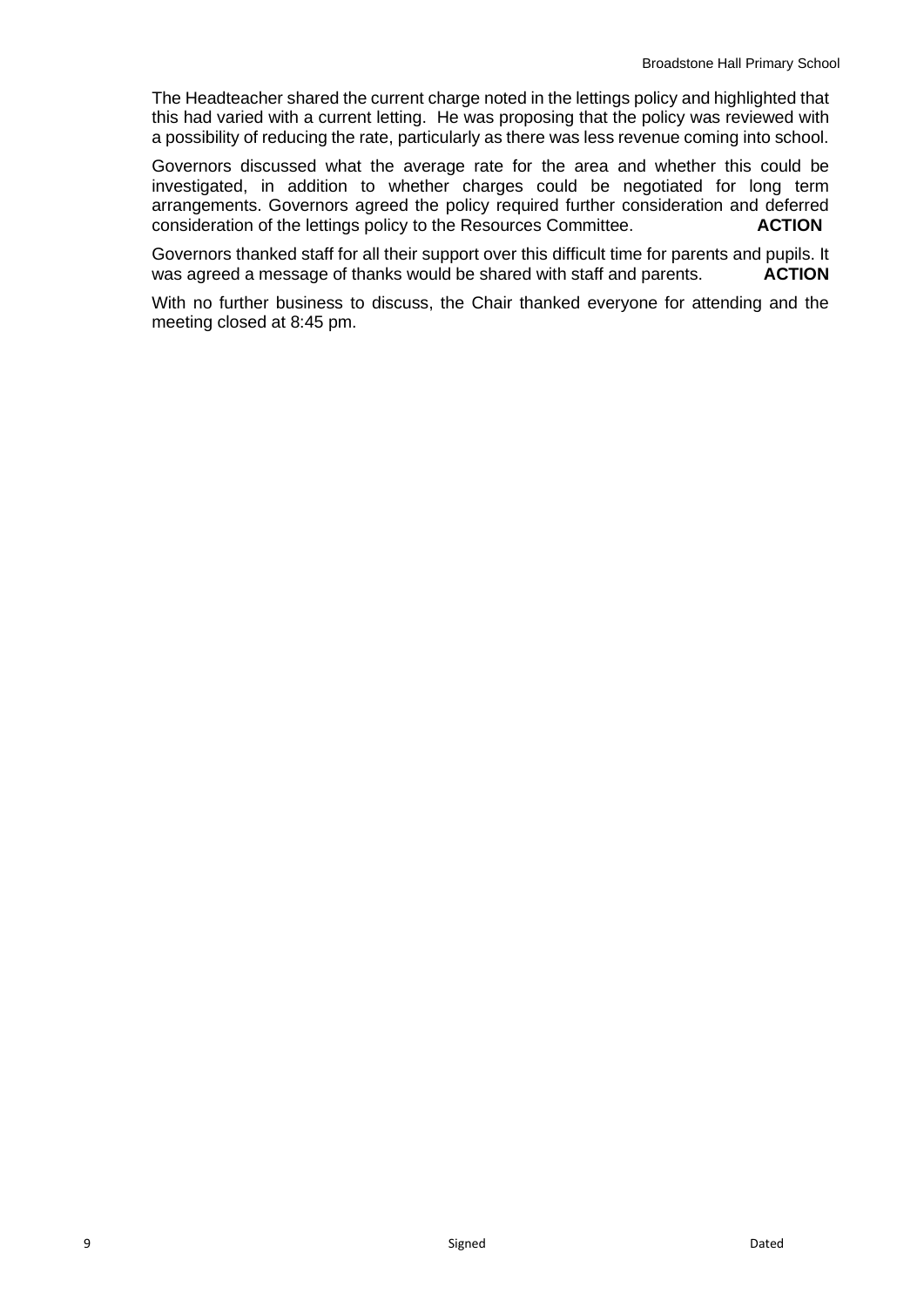# **BROADSTONE HALL PRIMARY SCHOOL AUTUMN TERM 2020 GOVERNING BOARD MINUTES MEETING ACTION POINTS**

| <b>ACTION</b>  | <b>ACTION REQUIRED</b>                                                                                                    | <b>ACTION FOR</b>             | <b>DATE ACTION TO</b><br><b>BE COMPLETED</b> |  |
|----------------|---------------------------------------------------------------------------------------------------------------------------|-------------------------------|----------------------------------------------|--|
| 1              | Compile a letter to the LA regarding the<br>school PAN.                                                                   | Chair/VC/HT                   | Autumn                                       |  |
| $\overline{2}$ | Consider arranging a class online meeting<br>once a week for bubbles that have closed.                                    | <b>HT</b>                     | Autumn                                       |  |
| $\overline{3}$ | Consider repeating survey to parents<br>regarding pupil's access to devices at<br>home.                                   | <b>HT</b>                     | Autumn                                       |  |
| $\overline{4}$ | Governors to share their safeguarding<br>policy for live lessons for Headteacher to<br>consider.                          | Govs                          | Autumn                                       |  |
| 5              | Headteacher to seek advice regarding live<br>lessons and use of zoom.                                                     | <b>HT</b>                     | Autumn                                       |  |
| 6              | Board to consider succession planning for<br>Chair roles from autumn 2021                                                 | <b>FGB</b>                    | Post meeting                                 |  |
| $\overline{7}$ | Query about equality impact assessments<br>and guidance on board diversity                                                | <b>Clerk</b>                  | Autumn                                       |  |
| 8              | <b>Review HR SLA</b>                                                                                                      | HT/Gov                        | Spring term                                  |  |
| 9              | Contact LA for advice on business<br>continuity                                                                           | <b>HT</b>                     | Post meeting                                 |  |
| 10             | Speak to LA re residential trip refunds.                                                                                  | <b>HT</b>                     | Autumn term                                  |  |
| 11             | Governors were invited to consider their<br>own training and development needs and<br>those of the whole governing board. | Govs                          | Autumn term                                  |  |
| 12             | Governors noted the requirement to<br>submit the SFVS to the local authority by<br>31.3.21                                | <b>FGB</b>                    | Spring term                                  |  |
| 13             | Governors noted the questions to support<br>the understanding of EY work within their<br>school.                          | <b>FGB</b>                    | Autumn term                                  |  |
| 14             | Update relevant policies with the guidance<br>on ear piercing.                                                            | <b>HT</b>                     | Autumn term                                  |  |
| 15             | Governor to share information on uniform<br>policies.                                                                     | Gov/HT                        | Autumn term                                  |  |
| 16             | Review lettings policy                                                                                                    | <b>Resources</b><br>committee | Spring term                                  |  |